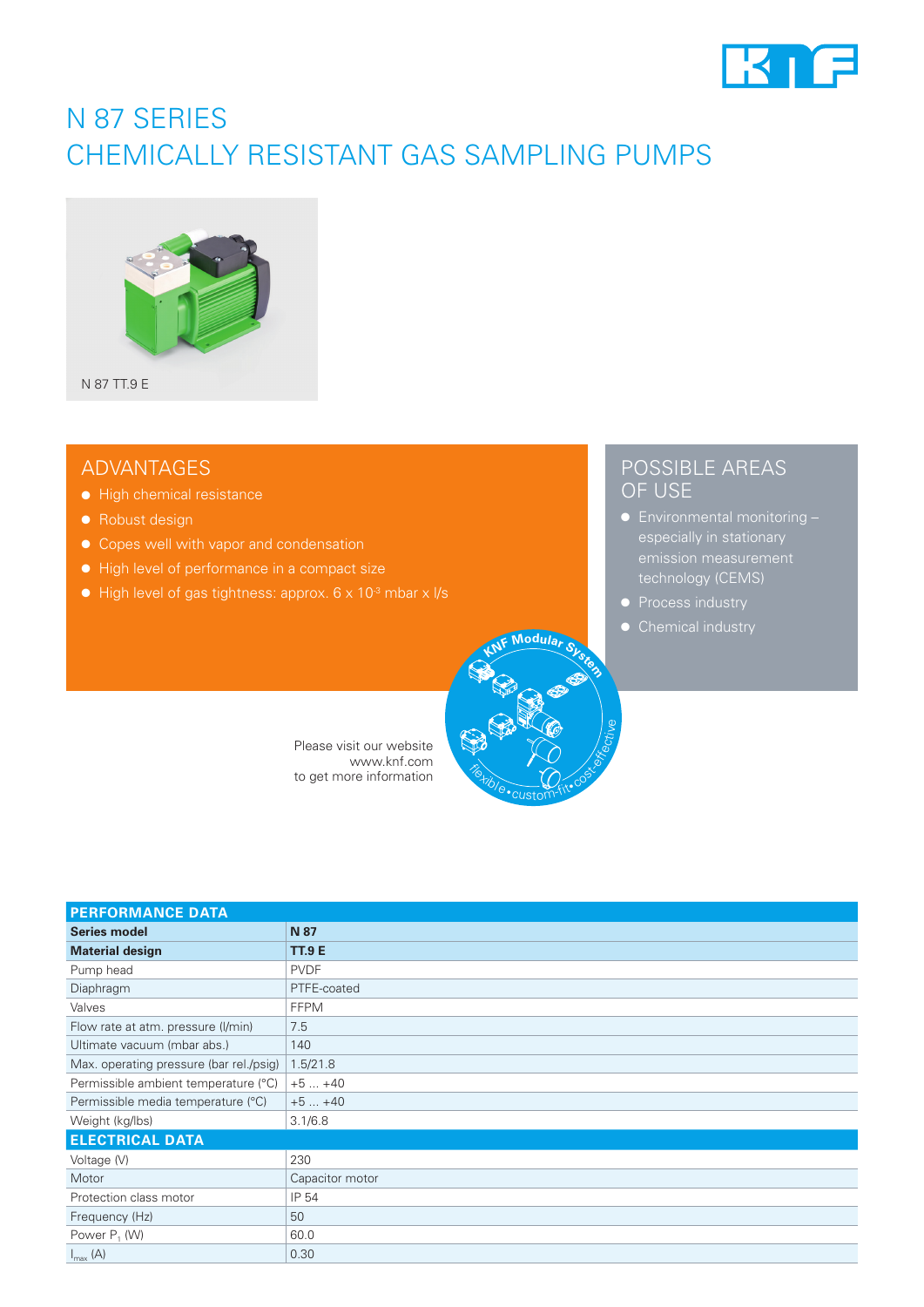# N 87 TT.9 E

| <b>PERFORMANCE DATA</b> |                                                |                                                 |                                   |  |  |  |
|-------------------------|------------------------------------------------|-------------------------------------------------|-----------------------------------|--|--|--|
| <b>Series model</b>     | Flow rate at<br>atm. pressure<br>$(1/min)^{1}$ | Max. operat-<br>ing pressure<br>(bar rel./psig) | Ultimate<br>vacuum<br>(mbar abs.) |  |  |  |
| N 87 TT.9 E             | 75                                             | 1.5/21.8                                        | 140                               |  |  |  |

1) Liter at STP

#### **N 87 TT.9 E**







mm in